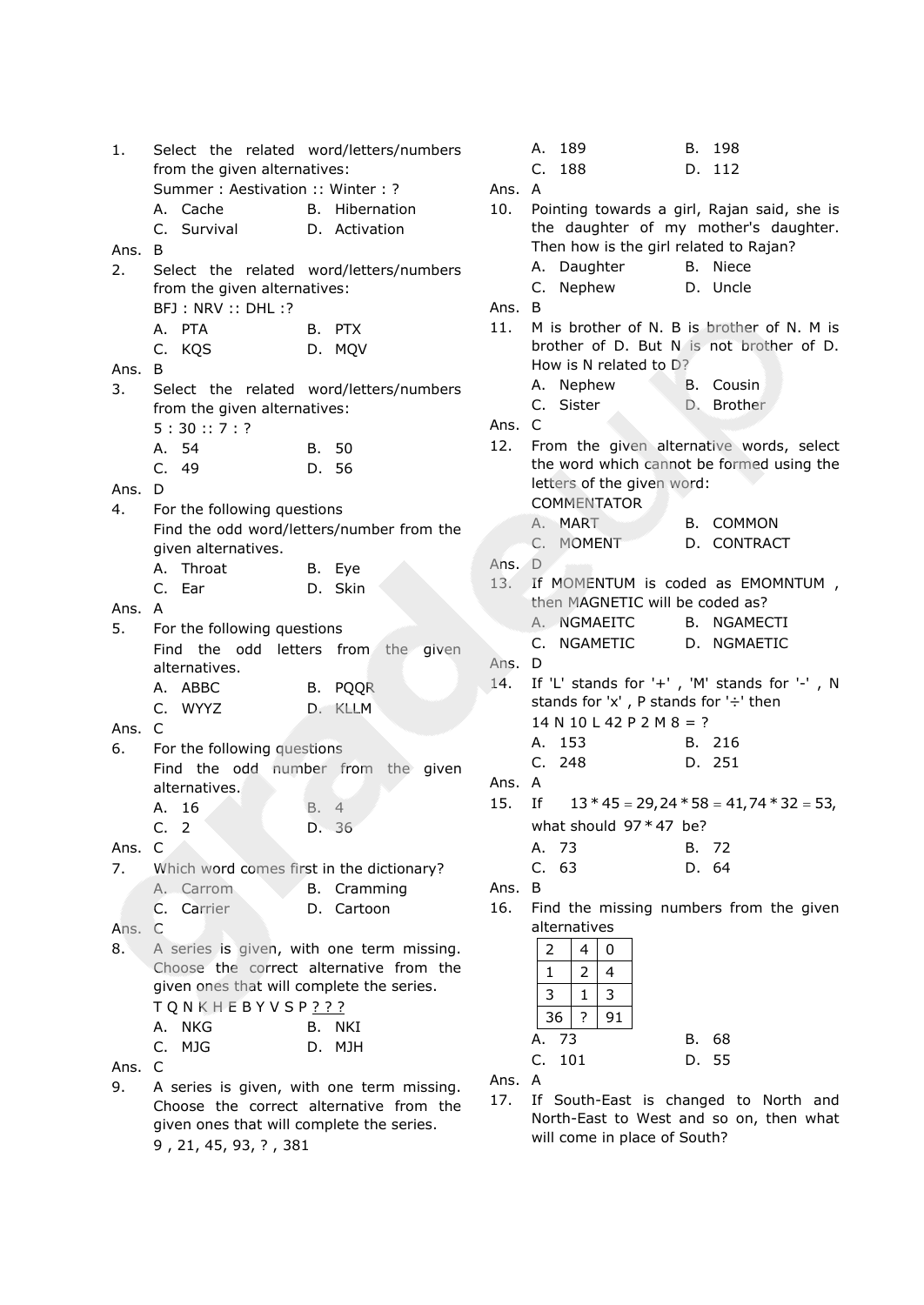| A. South-West | B. North-East |
|---------------|---------------|
| C. South-East | D. North-West |

Ans. D

18. One or two statements are given followed by two conclusions/assumptions, I and II. You have to consider the statement to be true, even if it seems to be at variance from commonly known facts. You are to decide which of the given conclusions/assumptions can definitely be drawn from the given statement. Indicate your answer.

> Statements: 1. All mangoes are golden in colour. 2. No golden coloured things are cheap. Conclusions: I. All mangoes are cheap. II. Golden-coloured mangoes are not cheap.

- A. Only conclusion I follows
- B. Only conclusion II follows
- C. Either conclusion I or conclusion II follows
- D. Both conclusions I and II follow

## Ans. B

19. How many triangles are there in the given figure?





20. In the given figure, triangle represents the healthy, square represents the old, and circle represents the men. Find out the area of the figure which represents the "men who are healthy but not old".



| A. 1           | B. 2 |  |
|----------------|------|--|
| C <sub>3</sub> | D. 7 |  |

Ans. B

21. Which answer figure will complete the pattern in the question figure?



Ans. D

22. From the given answer figures, select the one in which the question figure is hidden/embedded



Ans. C

23. A piece of paper is folded and cut as shown below in the question figures. From the given answer figures, indicate how it will appear when opened.

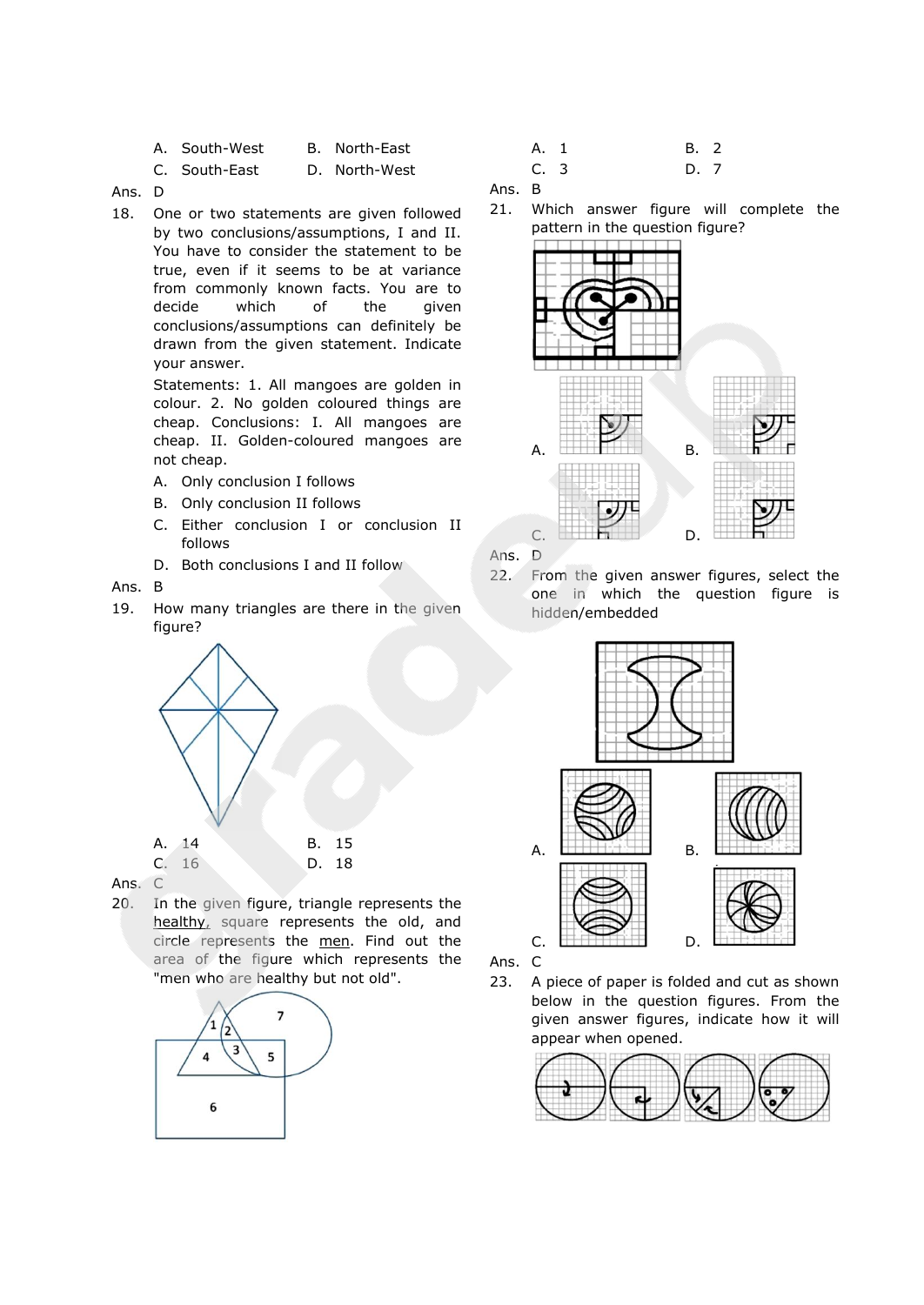

Ans. B

24. If a mirror is placed on the line MN, then which of the answer figures is the right image of the given figure?



Ans. C

25. In this question, the sets of numbers given in the alternatives are represented. The columns and rows of Matrix I are numbered from 0 to 4 and that of Matrix II are numbered from 5 to 9. A letter from these matrices can be represented first by its row and next by its column, e.g., A can be represented by 02,14, etc., and 'P' can be represented by 56, 68, etc. Similarly you have to identify the set for the word 'BEAT'

| <b>MATRIX I</b> |          |                 |   | <b>MATRIX II</b>        |              |                          |     |    |                |    |     |
|-----------------|----------|-----------------|---|-------------------------|--------------|--------------------------|-----|----|----------------|----|-----|
|                 | $\bf{0}$ | $1\overline{2}$ |   | $\overline{\mathbf{3}}$ | 4            |                          | 5   | 6  | 7 <sup>1</sup> | 8  | - 9 |
| 0               | B        | H A             |   | R                       | $\mathbf{T}$ | 5.                       | ∣S. | P  |                | EA | к   |
| 1               | R        | T B             |   | н                       | A            | 6                        | A   |    | K S P          |    | E   |
| $\overline{2}$  |          | H A R           |   | $\mathbf{T}$            | В            | $\overline{\phantom{a}}$ | P   | E  | AK             |    | -S  |
| 3               | T B      |                 | H | A                       | R            | 8                        |     | KS | PE             |    | A   |
| 4               | A        | R T             |   | В                       | н            | 9                        |     |    | EAK            | S  |     |

- A. 40, 88, 65, 30
- B. 00, 76, 33, 23
- C. 31, 88, 34, 23

D. 24, 57, 58, 41

Ans. B

- 26. The innovation theory of profit was proposed by
	- A. Marshall B. Clark

C. Schumpeter D. Joan Robbinson

- Ans. C
- 27. The most abundant element in the earth's atmosphere is
	- A. Argon B. Nitrogen
	- C. Oxygen D. Krypton

Ans. B

- 28. Who was the first Indian to be elected as a Member of the British House of Commons? A. Jayaprakash Narayan
	- B. Dada Bhai Naoroji
	- C. Ram Manohar Lohia
	- D. Sarojini Naidu
- Ans. B
- 29. Mohammed Bin Tuglaq transferred his capital from
	- A. Delhi to Warangal
	- B. Delhi to Devagiri
	- C. Delhi to Madurai
	- D. Delhi to Vijayanagar

Ans. B

- 30. During the reign of which dynasty was the Great Wall of China constructed?
	- A. Sung B. Tang
	- C. Han D. Chin

- 31. Winds blowing constantly in one direction in rocky deserts form
	- A. Chimneys B. Mushrooms rocks
	- C. Yardangs D. Demoiselles

Ans. C

- 32. Sphygmomanometer measures the blood pressure in the
	- A. Veins B. Arteries
	- C. Eyes D. Synovial

Ans. B

- 33. The reverse effect of X-ray emission is
	- A. Raman effect
	- B. Compton effect
	- C. Zeeman effect
	- D. Photo-electric effect

Ans. D

- 34. WIMAX stands for
	- A. Wireless Interoperability for Microwave Access

Ans. D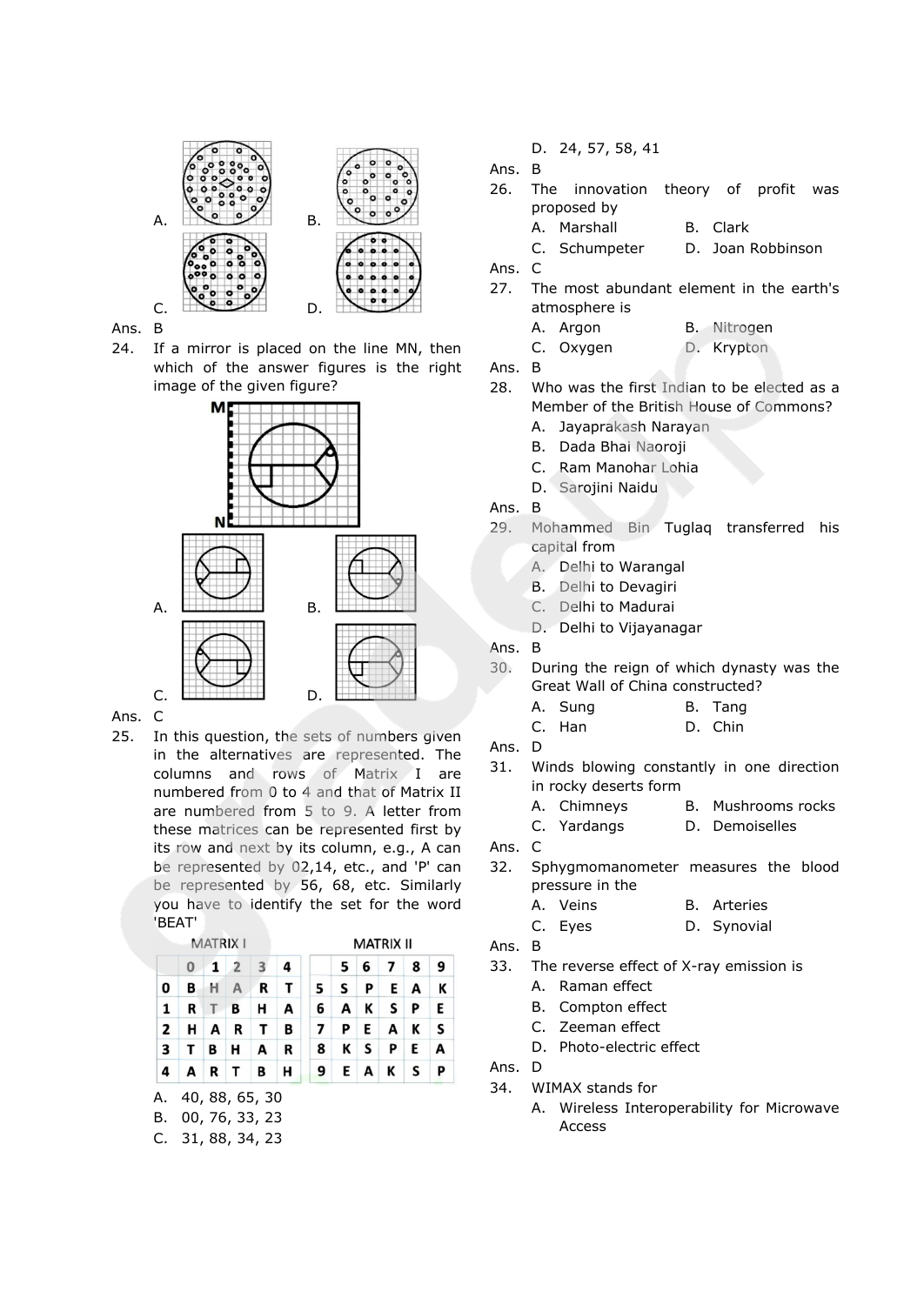- B. Wired Interoperability for Microwave **Access**
- C. Worldwide Interoperability for Microwave Access
- D. Worldwide Infrastructure for Microwave Access

# Ans. D

- 35. India is developing Chabahar Port in which of the following countries?
	- A. Iraq B. Oman
	- C. Iran D. Afghanistan
- Ans. C
- 36. Dipa Karmakar is the first Indian woman to have qualified for Rio Olympic Games in which sport?
	- A. Archery B. Boxing
	- C. Badminton D. Gymnastics

#### Ans. D

- 37. What is the name of the deadly volcano in Indonesia that erupted again in
	- A. Mount Singabung
	- B. Mount Merapi
	- C. Mount Rinjani
	- D. Mount Agung
- Ans. A
- 38. The world's largest and deepest rail tunnel Gotthard Base Tunnel is located in which country?
	- A. Belgium B. Austria
	- C. Switzerland D. Sweden
- Ans. C
- 39. SIDO is related to the development of
	- A. Small industries
	- B. Steel Industry
	- C. Soap Industry
	- D. Sugar Industry
- Ans. A
- 40. The Wheeler Island has been renamed as
	- A. Vikram Sarabhai island
	- B. Satish Dhawan island
	- C. Abdul Kalam island
	- D. C.V. Raman island

### Ans. C

- 41. Which is the biggest building at Mohenjodaro?
	- A. Great Bath
	- B. Great Granary
	- C. Assembly Hall
	- D. Rectangular Building

Ans. B

- 42. One of the common forms of representing remote sensing data as information is in the form of
	- A. Thematic Maps
	- B. Political maps
	- C. Distribution maps
	- D. Land use maps
- Ans. A
- 43. Bhakra Nangal Project is constructed across which river?
	- A. Ganga B. Sutlej
	- C. Cauvery D. Brahmaputra

- 44. The group of solar cells joined together in a definite pattern is called a
	- A. Battery
	- B. Solar Heater
	- C. Solar cooker
	- D. Solar cell panel
- Ans. D
- 45. Chemical composition of cement is
	- A. Limestone and Clay
	- B. Limestone, Clay and Gypsum
	- C. Limestone and Gypsum
	- D. Clay and Gypsum
- Ans. B
- 46. A stretch of sea water, partly or fully separated by a narrow strip from the main sea is called
	- A. Bay B. Isthmus
	- C. Lagoon D. Strait
- Ans. C
- 47. The sigmoid colon is a part of
	- A. Small Intestine
	- B. Large Intestine
	- C. Pharynx
	- D. Rectum
- Ans. B
- 48. Beginning from the Financial Year 2017-18 NITI Ayog plans to replace the 5 year plans with which of the following
	- A. 5 year Vision Document
	- B. 10 year Vision Document
	- C. 15 year Vision Document
	- D. 20 year Vision Document
- Ans. C
- 49. The connective tissue that connects a muscle to a bone is
	- A. Cartilage B. Ligament
	- C. Tendon D. Interstitial fluid
- Ans. C

Ans. B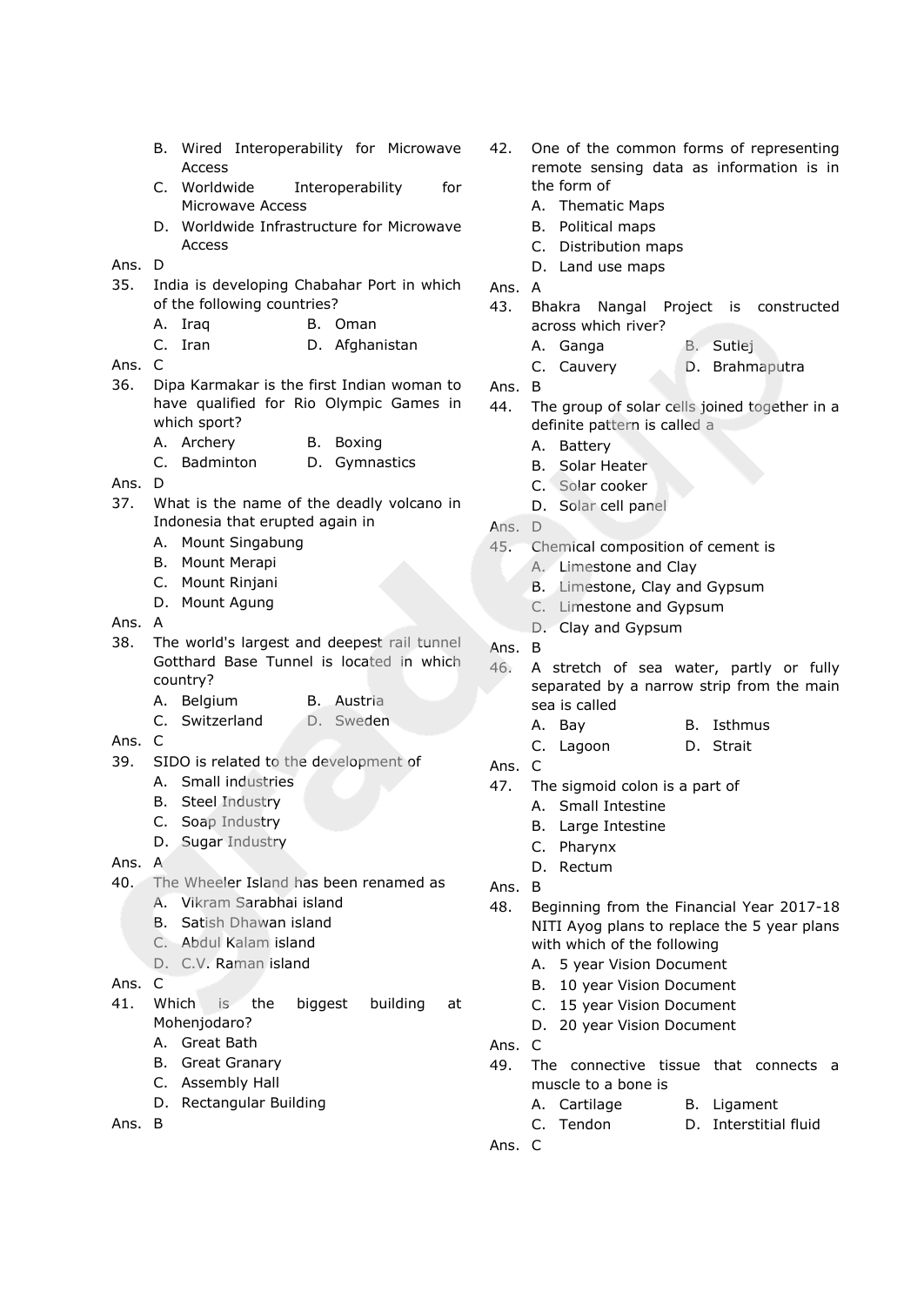- 50. Indian Citizenship is granted by
	- A. The President of India
	- B. The Prime Minister
	- C. The Ministry of Home Affairs
	- D. The Ministry of External Affairs

Ans. C

51. One tap can fill a water tank in 50 mins and another tap can make the filled tank empty in 75 mins. If both the taps are open together, already half filled tank would be full in

| A. 60 min    | B. 75 min  |
|--------------|------------|
| $C.$ 125 min | D. 150 min |

Ans. B

52. Three solid spheres have their radii  $r_1$ ,  $r_2$ and  $r_3$ . The spheres are melted to form a solid sphere of bigger radius. Then the radius of the new sphere is

A.  $(r_1 + r_2 + r_3)$  B.  $(r_1^2 + r_2^2 + r_3^2)$  $(r_1^2 + r_2^2 + r_3^2)^{\frac{1}{2}}$ C.  $(r_1^3 + r_2^3 + r_3^3)$  /<sub>3</sub> D.  $(r_1^4 + r_2^4 + r_3^4)$  $(r_1^4 + r_2^4 + r_3^4)^{\frac{1}{4}}$ 

Ans. C

53. The shopkeepers announce the same price of Rs. 700 for a sewing machine. The first offers successive discounts of 30% and 6% while the second offers successive discounts of 20% and 16%. The difference in their selling price is

| A. Rs. 9.8  | B. Rs. 16.8 |
|-------------|-------------|
| C. Rs. 22.4 | D. Rs. 36.4 |

Ans. A

54. The amount of extension in a spring is proportional to the weight hung on it. If the weight of 5 kgs produces an extension of 0.4 cm, what weight would produce an extension of 5cm?

| A. 6.25kg <b>s</b> | B. 62.5kgs |
|--------------------|------------|
| $C.$ 4 kgs         | D. 40kgs   |

- Ans. B
- 55. 12 copies of a book were sold for Rs. 1800 thereby gaining cost price of 3 copies. The cost price of a copy of the book is

| <b>A. Rs.</b> 120 |  | B. Rs. 150          |
|-------------------|--|---------------------|
| C De 1200         |  | D <sub>c</sub> 1500 |

| U. RS. IZUU | D. RS. IJUU |  |
|-------------|-------------|--|
|             |             |  |

- Ans. A
- 56. In a marriage party 32% are women, 54% are men and there are 196 children. How many men are there in the marriage party? A. 756 B. 448

| C. 332 | D. 324 |
|--------|--------|
|        |        |

Ans. A

|        | 57. A train is running at a speed of 116<br>kms/hr. The distance covered by the train<br>in meters in 18 secs is                                                                                                       |              |                                        |
|--------|------------------------------------------------------------------------------------------------------------------------------------------------------------------------------------------------------------------------|--------------|----------------------------------------|
|        | A. 900m<br>C. 508m                                                                                                                                                                                                     |              | B. 1160m<br>D. 580m                    |
| Ans. D | 58. If $a+b=5$ , then the value of                                                                                                                                                                                     |              |                                        |
|        | $(a-3)^7 + (b-2)^7$ is                                                                                                                                                                                                 |              |                                        |
|        | A. 27                                                                                                                                                                                                                  | B. 37        |                                        |
|        | C. 1                                                                                                                                                                                                                   | D. 0         |                                        |
| Ans. D |                                                                                                                                                                                                                        |              |                                        |
|        | 59. If $x^2 - 2x + 1 = 0$ , then the value of $x^4 + \frac{1}{x^4}$                                                                                                                                                    |              |                                        |
|        | is                                                                                                                                                                                                                     |              |                                        |
|        | A. 0<br>C.2                                                                                                                                                                                                            | B. 1         |                                        |
| Ans. C |                                                                                                                                                                                                                        | D. 3         |                                        |
|        | 60. The length of a median of an equilateral                                                                                                                                                                           |              |                                        |
|        | triangle is $12\sqrt{3}$ cms. Then the area of the<br>triangle is                                                                                                                                                      |              |                                        |
|        | A. 144 sq. cms B. 288 $\sqrt{3}$ sq. cms                                                                                                                                                                               |              |                                        |
|        | C. $144\sqrt{3}$ sq. cms D. 288sq.cms                                                                                                                                                                                  |              |                                        |
| Ans. C |                                                                                                                                                                                                                        |              |                                        |
|        | 61. O is the circumcentre of a triangle AABC.<br>The point A and the chord BC are on the<br>opposite side of O. If $\angle BOC = 150^\circ$ . Then                                                                     |              |                                        |
|        | the angle $\angle$ BAC is                                                                                                                                                                                              |              |                                        |
|        | A. 65°                                                                                                                                                                                                                 |              | $B. 60^{\circ}$                        |
|        | C.70°                                                                                                                                                                                                                  |              | $D.75^{\circ}$                         |
| Ans. D |                                                                                                                                                                                                                        |              |                                        |
|        | 62. In an acute - angled triangle ABC if                                                                                                                                                                               |              |                                        |
|        | $sin(B+C-A) = \frac{\sqrt{3}}{2}$ and $(C+A-B) = 1$ ,                                                                                                                                                                  |              |                                        |
|        | then C is equal to                                                                                                                                                                                                     |              |                                        |
|        | A. 37.5°<br>C. 52.5°                                                                                                                                                                                                   |              | B. $67.5^{\circ}$<br>D. $72.5^{\circ}$ |
| Ans.   | C                                                                                                                                                                                                                      |              |                                        |
| 63.    | How many numbers divisible by 125 can be<br>written by using all the digits 2,3,8,7,5                                                                                                                                  |              |                                        |
|        | exactly once?                                                                                                                                                                                                          |              |                                        |
|        | A. 4<br>C. 6                                                                                                                                                                                                           | B. 5<br>D. 7 |                                        |
| Ans.   | А                                                                                                                                                                                                                      |              |                                        |
| 64.    | The average salary of all workers in a<br>workshop is Rs.12000. The average salary<br>of 7 technicians is Rs.15000 and the<br>average salary of the rest is Rs.9000. The<br>total number of workers in the workshop is |              |                                        |
|        | A. 12                                                                                                                                                                                                                  | B.           | 13                                     |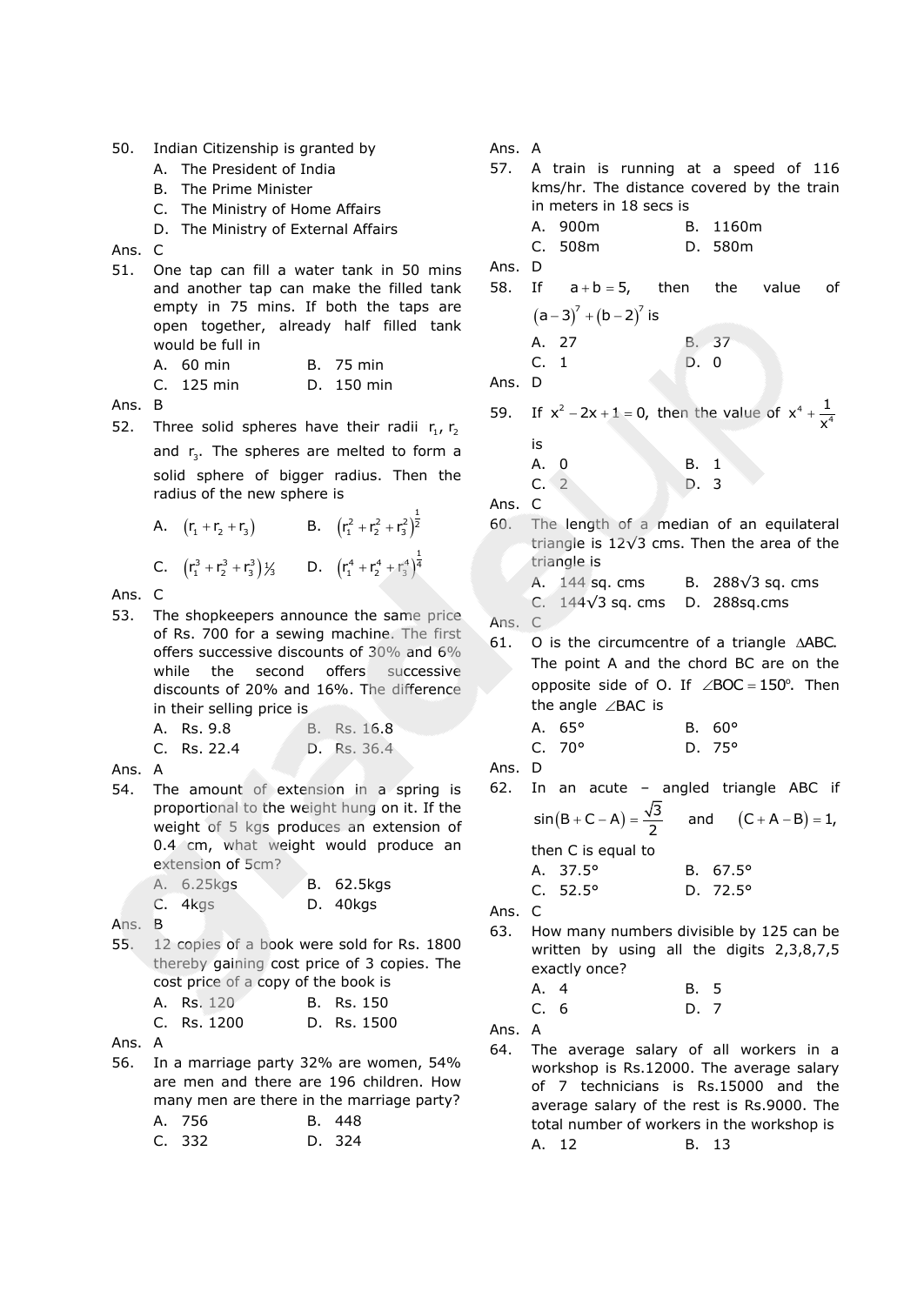C. 14 D. 15

Ans. C

65. The angles of elevation of an aeroplane flying vertically above the ground, as observed from the two consecutive stones, 1 km apart; are  $45^{\circ}$  and  $60^{\circ}$ .

The height of the aeroplane from the ground is  $\sqrt{5}$   $\sqrt{2}$  $\sqrt{5}$   $\sqrt{1}$ 

A. 
$$
(\sqrt{3} + 1)
$$
 kms  
B.  $(\sqrt{3} + 3)$  kms  
C.  $\frac{1}{2}(\sqrt{3} + 1)$  kms  
D.  $\frac{1}{2}(\sqrt{3} + 3)$  kms

Ans. D

66. The maximum value of  $5+20x+4x^2$ , when x is a real number is A. 1 B. 5

|        | C.25 |  |  | D. 30 |
|--------|------|--|--|-------|
| Ans. D |      |  |  |       |

- $67.$  $3a = 4b = 6c$  and  $a + b + c = 27\sqrt{29}$  then
	- $a^2 + b^2 + c^2$  is equal to A. 87 B. 3√29 C. 82 D. 83
- Ans. A
- 68. If an interior of a regular polygon is  $170^\circ$ , then the number of sides of the polygon is A. 36 B. 20 C. 18 D. 27

Ans. A

69. If PA and PB are tangents to the circle with centre O such that  $\angle APB = 50^*$ , Then  $\angle$ OAB = A. 25° B. 30° C. 40° D. 50°



70. Starting with 8000 workers, the company increases the number of workers by 5%, 10% and 20% at the end of first, second and third year respectively. The number of workers in the fourth year was

| A. 10188 |  | B. 11088 |
|----------|--|----------|
| C. 11008 |  | D. 11808 |

- Ans. B
- $71.$  $sin X - cos X = 1$ , where 'X' is an acute angle, the value of  $sin X + cos X$  is

| A. 0                 | B. 1 |  |
|----------------------|------|--|
| $C.$ 1/ <sub>2</sub> | D. 2 |  |

Ans. B

72. Study the following bar graph carefully and answer the questions



In 1990, how many more students were enrolled at State University than at Central University?

- A. 1505 students
- B. 1650 students
- C. 2000 students
- D. 1980 students

Ans. C

73. Study the following bar graph carefully and answer the questions





and Central University during the year 1980, 1990 and 2000 is

| A. 80000 | B. 66000 |
|----------|----------|
| C. 70000 | D. 76000 |

Ans. C

74. Study the following bar graph carefully and answer the questions

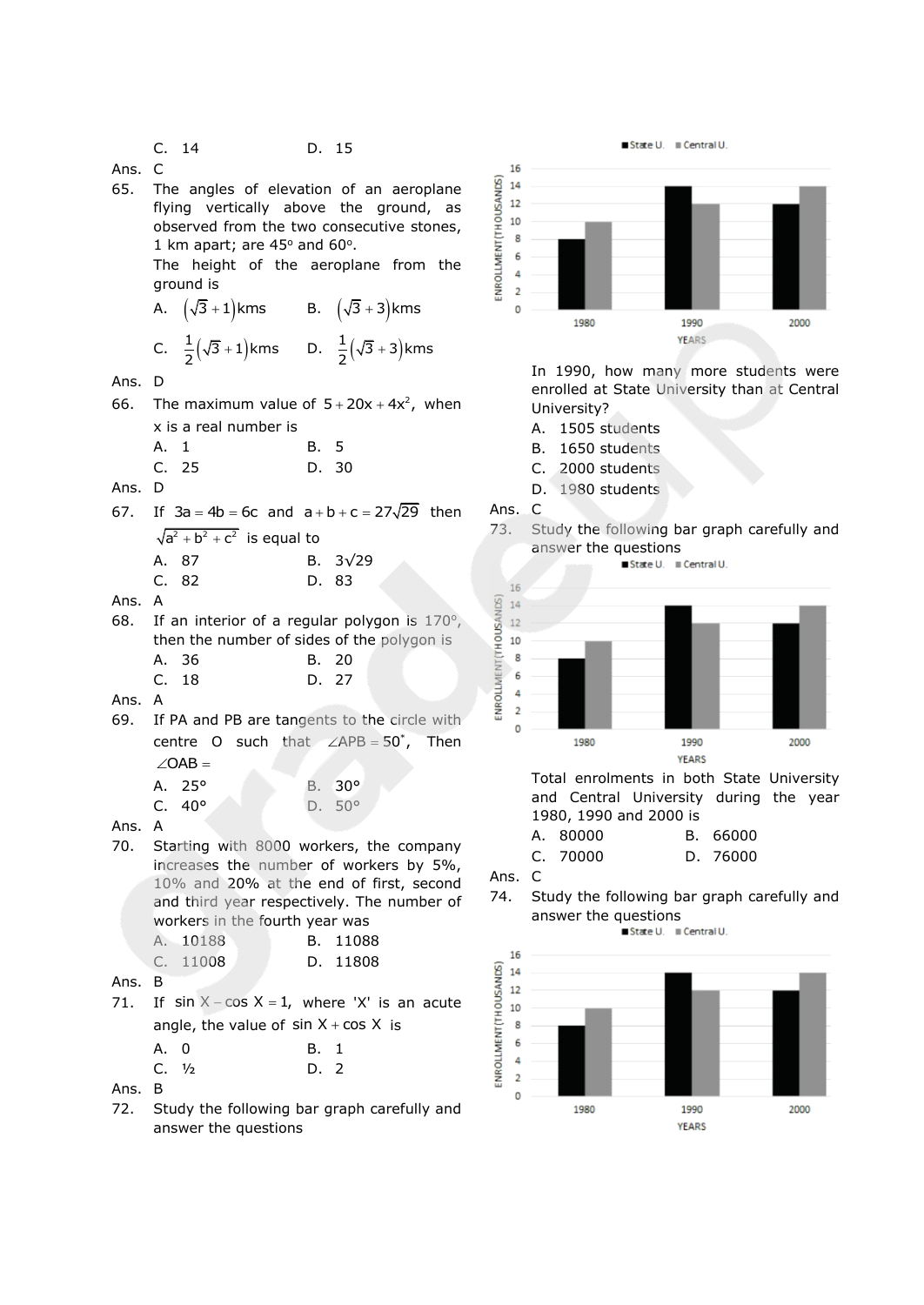Ratio of the total enrolments in the year 1980 and 2000 at the State University and Central University is

| A. 4:5 | B. 2:3 |
|--------|--------|
| C. 6:5 | D. 5:6 |

Ans. D

75. Study the following bar graph carefully and answer the questions



The tuition fee at State University in the year 2000 was Rs.6500/- per enrolment. What was the total revenue collected from the tuition fee at State University during that year?

- A. Rs.80,000,000
- B. Rs.78,000,000
- C. Rs.65,000,000
- D. Rs.56,000,000

### Ans. B

- 76. In the following question, out of the four alternatives, choose the word which best expresses the meaning of the given word and click the button corresponding to it. OMINOUS
	- A. OFFICIOUS
	- B. PLEASANT
	- C. CONVENIENT
	- D. THREATENING

### Ans. D

77. In the following question, out of the four alternatives, choose the word which is opposite in meaning to the given word and click the button corresponding to it.

# OBSTINATE

- A. DOCILE
- B. AGGRAVATE
- C. OFFENSIVE
- D. OPPRESSIVE

Ans. A

- 78. Four words are given, out of which only one word is spelt correctly. Choose the correctly spelt word and click the button corresponding to it. Options:
	- A. Benevolens
	- B. Benevolene
	- C. Benevolence
	- D. Benevelence
- Ans. C
- 79. In the following questions, one part of the sentence may have an error. Find out which part of the sentence has an error and click the button corresponding to it. If the sentence is free from error, click the "No error" option.

All works of (A) / creative writing (B) / have aesthetics appeal (C) / No error (D).

A. A B. B

C. C D. D

Ans. C

80. In the following questions, one part of the sentence may have an error. Find out which part of the sentence has an error and click the button corresponding to it. If the sentence is free from error, click the "No error" option.

> I and my wife (A) / were declared (B) / the best couple at the party (C) / No error (D).

- A. A B. B C. C D. D
- Ans. A
- 81. In the following questions, one part of the sentence may have an error. Find out which part of the sentence has an error and click the button corresponding to it. If the sentence is free from error, click the "No error" option.

The author said during the press conference (A) / that there were (B) / two farther volumes to be published (C) / No error (D).

| A. A |  | B. B |  |
|------|--|------|--|
| C. C |  | D. D |  |

Ans. C

82. The sentences given with blanks are to be filled with an appropriate word(s). Four alternatives are suggested for each question. For each question, choose the correct alternative and click the button corresponding to it.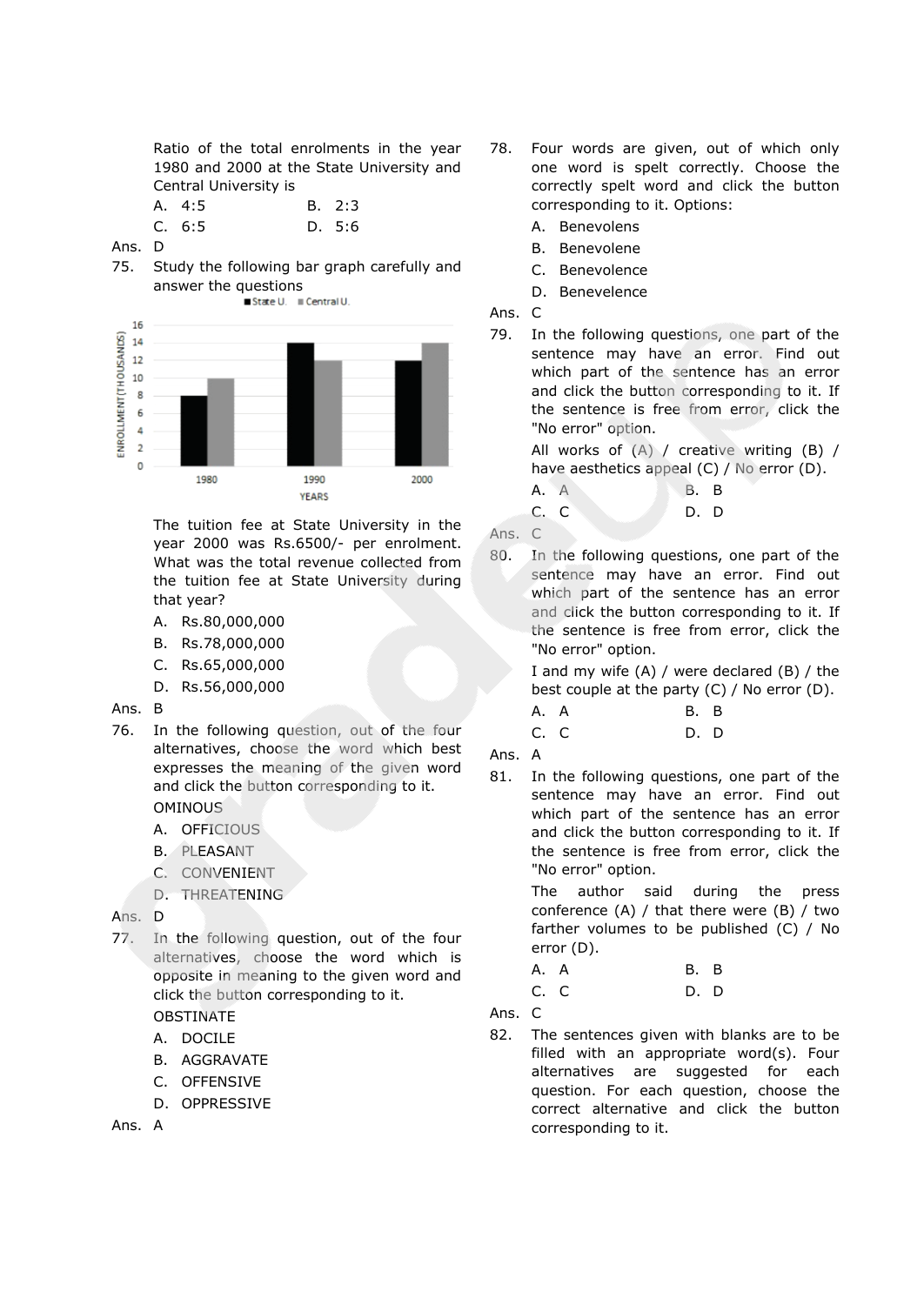|                                            |  | A partial victory is sometimes all we can |  |  |
|--------------------------------------------|--|-------------------------------------------|--|--|
| hope to                                    |  |                                           |  |  |
| $\mathbf{A}$ , and the set of $\mathbf{A}$ |  |                                           |  |  |

| A. gain   | B. lose   |
|-----------|-----------|
| C. suffer | D. reward |

Ans. A

83. The sentences given with blanks are to be filled with an appropriate word(s). Four alternatives are suggested for each question. For each question, choose the correct alternative and click the button corresponding to it. My father has been advised to

his smoking.

- A. cut down B. cut off
- C. cut into D. cut in
- Ans. A
- 84. The sentences given with blanks are to be filled with an appropriate word(s). Four alternatives are suggested for each question. For each question, choose the correct alternative and click the button corresponding to it.

I had not expected to meet him; it was quite an **meeting**.

| A. organised |  | B. unique |
|--------------|--|-----------|
|--------------|--|-----------|

- C. accidental D. intentional
- Ans. C
- 85. In each of the questions, four alternatives are given for the Idiom/Phrase. Choose the alternative which best expresses the meaning of the Idiom/Phrase and click the button corresponding to it.

A dark horse

- A. A wild animal
- B. A black horse
- C. An unknown entry
- D. A front runner

Ans. C

86. In each of the questions, four alternatives are given for the Idiom/Phrase. Choose the alternative which best expresses the meaning of the Idiom/Phrase and click the button corresponding to it.

Throw cold water

- A. Encourage B. Discourage
- C. Attack D. Drench
- Ans. B
- 87. In each of the questions, four alternatives are given for the Idiom/Phrase. Choose the alternative which best expresses the meaning of the Idiom/Phrase and click the button corresponding to it.

Butt in

A. Record B. Impose C. Improvise D. Interrupt

Ans. D

88. Out of the four alternatives, choose the one which can be substituted for the given words/sentences and click the button corresponding to it.

> A narrow stretch of land connecting two large bodies of land.

- A. Lagoon B. Cape
- C. Strait D. Isthumus

Ans. D

- 89. Out of the four alternatives, choose the one which can be substituted for the given words/sentences and click the button corresponding to it. An animal which lives by preying on other animals
	- A. Aggressor B. Attacker
	- C. Terminator D. Predator
- Ans. D
- 90. Out of the four alternatives, choose the one which can be substituted for the given words/sentences and click the button corresponding to it. Government or rule by a small group of people
	- A. Monarchy
	- B. Oligarchy
	- C. Autocracy
	- D. Autonomy
- Ans. B
- 91. A sentence/a part of the sentence is underlined. Four alternatives are given to the underlined part which will improve the sentence. Choose the correct alternative and click the button corresponding to it. In case no improvement is needed, click the button corresponding to "No improvement".

Salman and the other actors drove through the forest.

- A. in B. over
- C. among D. No improvement
- Ans. D
- 92. A sentence/a part of the sentence is underlined. Four alternatives are given to the underlined part which will improve the sentence. Choose the correct alternative and click the button corresponding to it. In case no improvement is needed, click the button corresponding to "No improvement".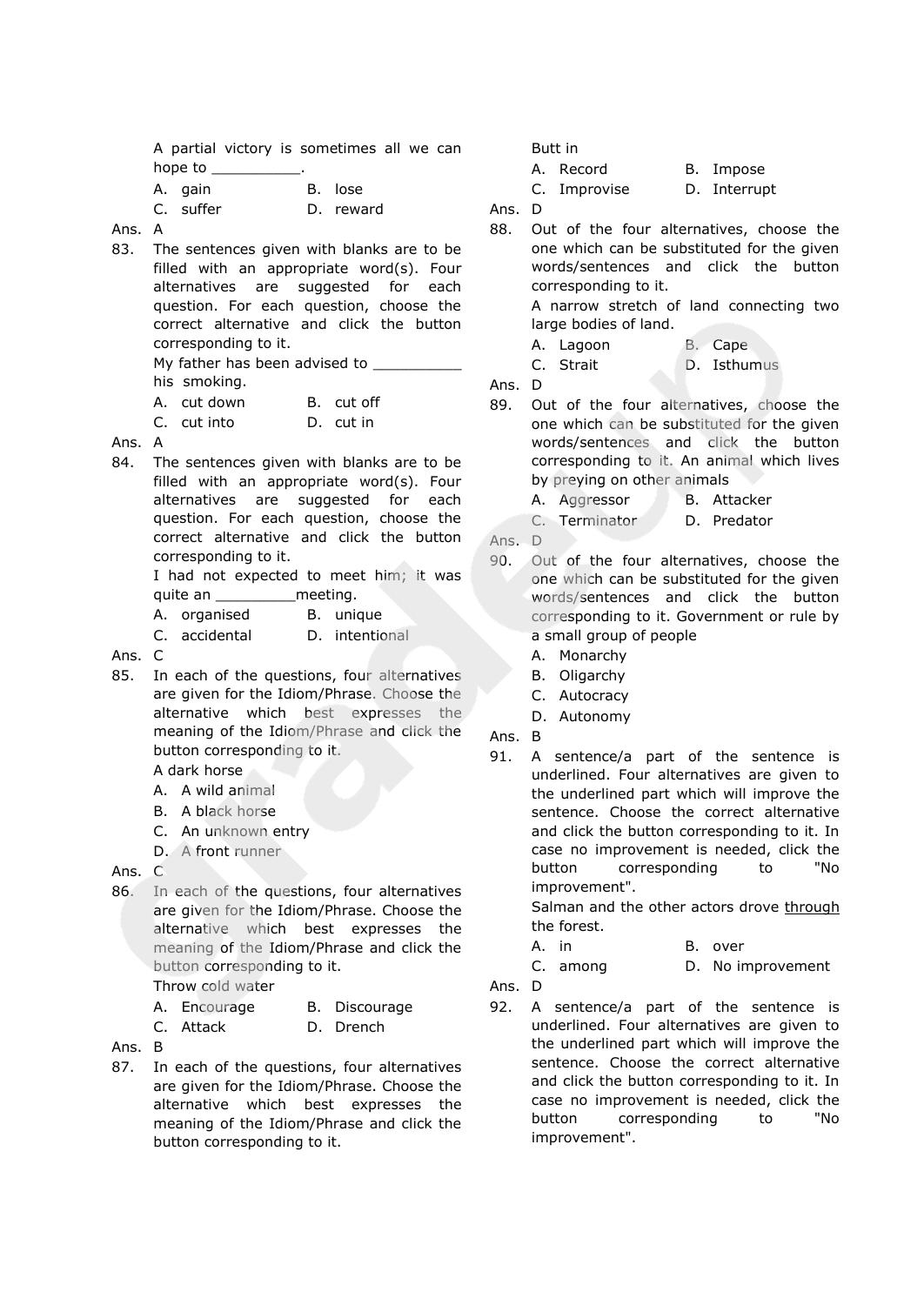You will not succeed unless you don't work hard

- A. will not work hard
- B. should work hard
- C. work hard
- D. No improvement

Ans. C

93. A sentence/a part of the sentence is underlined. Four alternatives are given to the underlined part which will improve the sentence. Choose the correct alternative and click the button corresponding to it. In case no improvement is needed, click the button corresponding to "No improvement".

> My friend has a toothache and cannot eat something.

A. anything B. things

C. edibles D. No improvement

Ans. A

94. A sentence/a part of the sentence is underlined. Four alternatives are given to the underlined part which will improve the sentence. Choose the correct alternative and click the button corresponding to it. In case no improvement is needed, click the button corresponding to "No improvement".

Africa is in the South of Europe

- A. by the B. to the
- C. over the D. No improvement
- Ans. B
- 95. A sentence/a part of the sentence is underlined. Four alternatives are given to the underlined part which will improve the sentence. Choose the correct alternative and click the button corresponding to it. In case no improvement is needed, click the button corresponding to "No improvement".

Either Lata or Mala have done it.

- A. Neither Lata or Mala has done it
- B. Either Lata or Mala has done it
- C. Neither Lata or Mala have done it
- D. No improvement

Ans. B

96. A passage is given with 5 questions following it. Read the passage carefully and choose the best answer to each question out of the four alternatives and click the button corresponding to it.

Until he was ten, young Alexander Fleming attended the nearby Loudoun Moor School. He was then transferred to Darvel School Dwhich he attended with his brothers. Alexander learned a good deal about nature during that four mile downhill hike to school and the four mile uphill return trip. He was a quick student and at twelve, the age limit prescribed for Darvel school, he was sent to Kilmarmock Academy. Two years later he joined his brothers John and Robert at the home of his elder brother Thomas, who was to become a successful occultist in London. However, the economic success of the family was yet to be and Alexander was forced to leave school for economic reasons. When he was sixteen, he obtained a job in a shipping company. Good fortune, however, was on his side and on the side of humanity. In 1901, he received a share in a legacy which made it possible for him to return to school. He decided to study medicine.

Alexander trekked \_\_\_\_\_\_\_\_ miles every day to attend Darvel school.

A. four B. eight

C. twelve D. sixteen

- Ans. B
- 97. A passage is given with 5 questions following it. Read the passage carefully and choose the best answer to each question out of the four alternatives and click the button corresponding to it.

Until he was ten, young Alexander Fleming attended the nearby Loudoun Moor School. He was then transferred to Darvel School which he attended with his brothers. Alexander learned a good deal about nature during that four mile downhill hike to school and the four mile uphill return trip. He was a quick student and at twelve, the age limit prescribed for Darvel school, he was sent to Kilmarmock Academy. Two years later he joined his brothers John and Robert at the home of his elder brother Thomas, who was to become a successful occultist in London. However, the economic success of the family was yet to be and Alexander was forced to leave school for economic reasons. When he was sixteen, he obtained a job in a shipping company.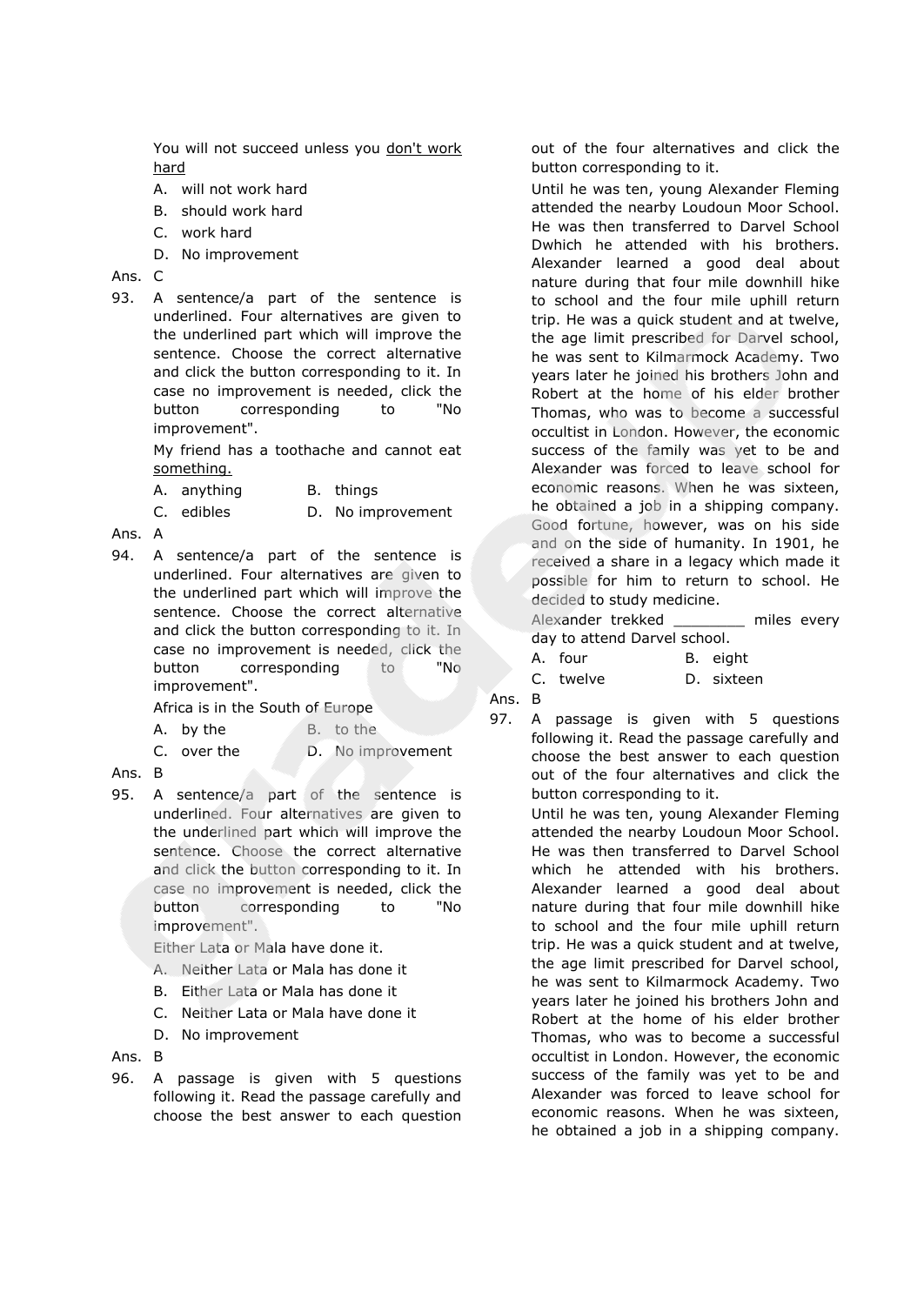Good fortune, however, was on his side and on the side of humanity. In 1901, he received a share in a legacy which made it possible for him to return to school. He decided to study medicine.

He was a 'quick student' means that Alexander Options:

- A. Reached school before his brothers
- B. Was a lively student
- C. Ran the races
- D. Was a fast learner

### Ans. D

98. A passage is given with 5 questions following it. Read the passage carefully and choose the best answer to each question out of the four alternatives and click the button corresponding to it.

> Until he was ten, young Alexander Fleming attended the nearby Loudoun Moor School. He was then transferred to Darvel School which he attended with his brothers. Alexander learned a good deal about nature during that four mile downhill hike to school and the four mile uphill return trip. He was a quick student and at twelve, the age limit prescribed for Darvel school, he was sent to Kilmarmock Academy. Two years later he joined his brothers John and Robert at the home of his elder brother Thomas, who was to become a successful occultist in London. However, the economic success of the family was yet to be and Alexander was forced to leave school for economic reasons. When he was sixteen, he obtained a job in a shipping company. Good fortune, however, was on his side and on the side of humanity. In 1901, he received a share in a legacy which made it possible for him to return to school. He decided to study medicine.

"... and at twelve, the age limit prescribed for Darvel school … " in this context means that children were

- A. Admitted to school at the age of twelve
- B. Allowed to remain in the school only up to the age of twelve
- C. Admitted to the school any time after the age of twelve
- D. Not admitted to the school before they were twelve
- Ans. B
- 99. A passage is given with 5 questions following it. Read the passage carefully and

choose the best answer to each question out of the four alternatives and click the button corresponding to it.

Until he was ten, young Alexander Fleming attended the nearby Loudoun Moor School. He was then transferred to Darvel School which he attended with his brothers. Alexander learned a good deal about nature during that four mile downhill hike to school and the four mile uphill return trip. He was a quick student and at twelve, the age limit prescribed for Darvel school, he was sent to Kilmarmock Academy. Two years later he joined his brothers John and Robert at the home of his elder brother Thomas, who was to become a successful occultist in London. However, the economic success of the family was yet to be and Alexander was forced to leave school for economic reasons. When he was sixteen, he obtained a job in a shipping company. Good fortune, however, was on his side and on the side of humanity. In 1901, he received a share in a legacy which made it possible for him to return to school. He decided to study medicine.

Alexander became well off

- A. By working in a shipping company
- B. When his brother became a successful occultist
- C. Because he studied medicine
- D. By receiving a share in a legacy
- Ans. D
- 100. A passage is given with 5 questions following it. Read the passage carefully and choose the best answer to each question out of the four alternatives and click the button corresponding to it.

Until he was ten, young Alexander Fleming attended the nearby Loudoun Moor School. He was then transferred to Darvel School which he attended with his brothers. Alexander learned a good deal about nature during that four mile downhill hike to school and the four mile uphill return trip. He was a quick student and at twelve, the age limit prescribed for Darvel school, he was sent to Kilmarmock Academy. Two years later he joined his brothers John and Robert at the home of his elder brother Thomas, who was to become a successful occultist in London. However, the economic success of the family was yet to be and